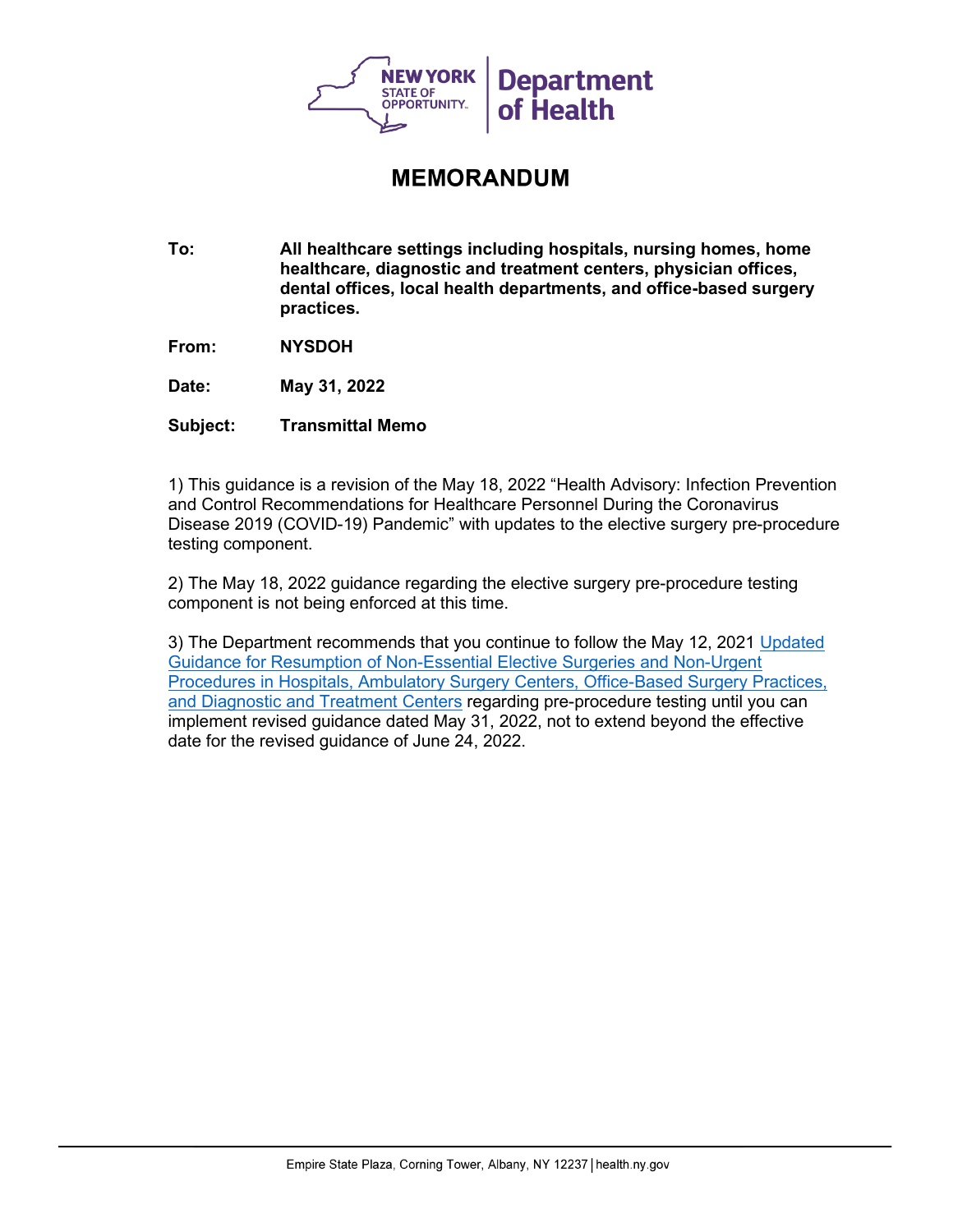

**KATHY HOCHUL** Governor

**Department** of Health

> MARY T. BASSETT, M.D., M.P.H. Commissioner

**KRISTIN M. PROUD Acting Executive Deputy Commissioner** 

**DATE: May 31, 2022**

**TO: All healthcare settings including hospitals, nursing homes, home healthcare, diagnostic and treatment centers, physician offices, dental offices, local health departments, and office-based surgery practices.**

**FROM: New York State Department of Health (NYSDOH)**



## **Please distribute immediately to:**

Administrators, Infection Preventionists, Hospital Epidemiologists, Medical Directors and Nursing Directors

The purpose of this advisory is to provide an update on the infection prevention and control recommendations that all healthcare settings in New York should follow during the COVID-19 pandemic. Except for when alternate NYSDOH guidance is available, NYSDOH recommends that all healthcare settings adhere to the infection prevention and control guidance issued by the Centers for Disease Control and Prevention (CDC) in *[Interim Infection Prevention and Control](https://www.cdc.gov/coronavirus/2019-ncov/hcp/infection-control-recommendations.html)  [Recommendations for Healthcare Personnel During the Coronavirus Disease 2019 \(COVID-19\)](https://www.cdc.gov/coronavirus/2019-ncov/hcp/infection-control-recommendations.html)  [Pandemic.](https://www.cdc.gov/coronavirus/2019-ncov/hcp/infection-control-recommendations.html)*

This Health Advisory supersedes the NYSDOH May 3, 2021, Health Advisory "*\*\*\* Revised \*\*\* Discontinuation of Transmission-Based Precautions for Patients with COVID-19 Who Are Hospitalized or in Nursing Homes, Adult Care Facilities, or Other Congregate Settings with Vulnerable Residents".* [CDC infection prevention and control guidance](https://www.cdc.gov/coronavirus/2019-ncov/hcp/infection-control-recommendations.html) provides recommendations for the duration of transmission-based precautions for patients and residents with suspected or confirmed COVID-19 and those who meet the criteria for transmission-based precautions based on close contact with someone with SARS-CoV-2 infection.

This advisory also supersedes the NYSDOH May 12, 2021, *"Updated Guidance for Resumption of Non-Essential Elective Surgeries and Non-Urgent Procedures in Hospitals, Ambulatory Surgery Centers, Office Based Surgery Practices and Diagnostic and Treatment Centers"* and updates the pre-elective procedure testing guidance for hospitals, ambulatory surgery centers, office-based surgery practices, and diagnostic and treatment centers as follows:

• CDC currently states that pre-elective procedure SARS-CoV-2 viral testing before elective surgery or procedures by hospitals, ambulatory surgery centers, office-based surgery practices, and diagnostic and treatment centers is at the discretion of the facility (*[Interim Infection Prevention and Control Recommendations for Healthcare Personnel](https://www.cdc.gov/coronavirus/2019-ncov/hcp/infection-control-recommendations.html)  [During the Coronavirus Disease 2019 \(COVID-19\) Pandemic\)](https://www.cdc.gov/coronavirus/2019-ncov/hcp/infection-control-recommendations.html)*.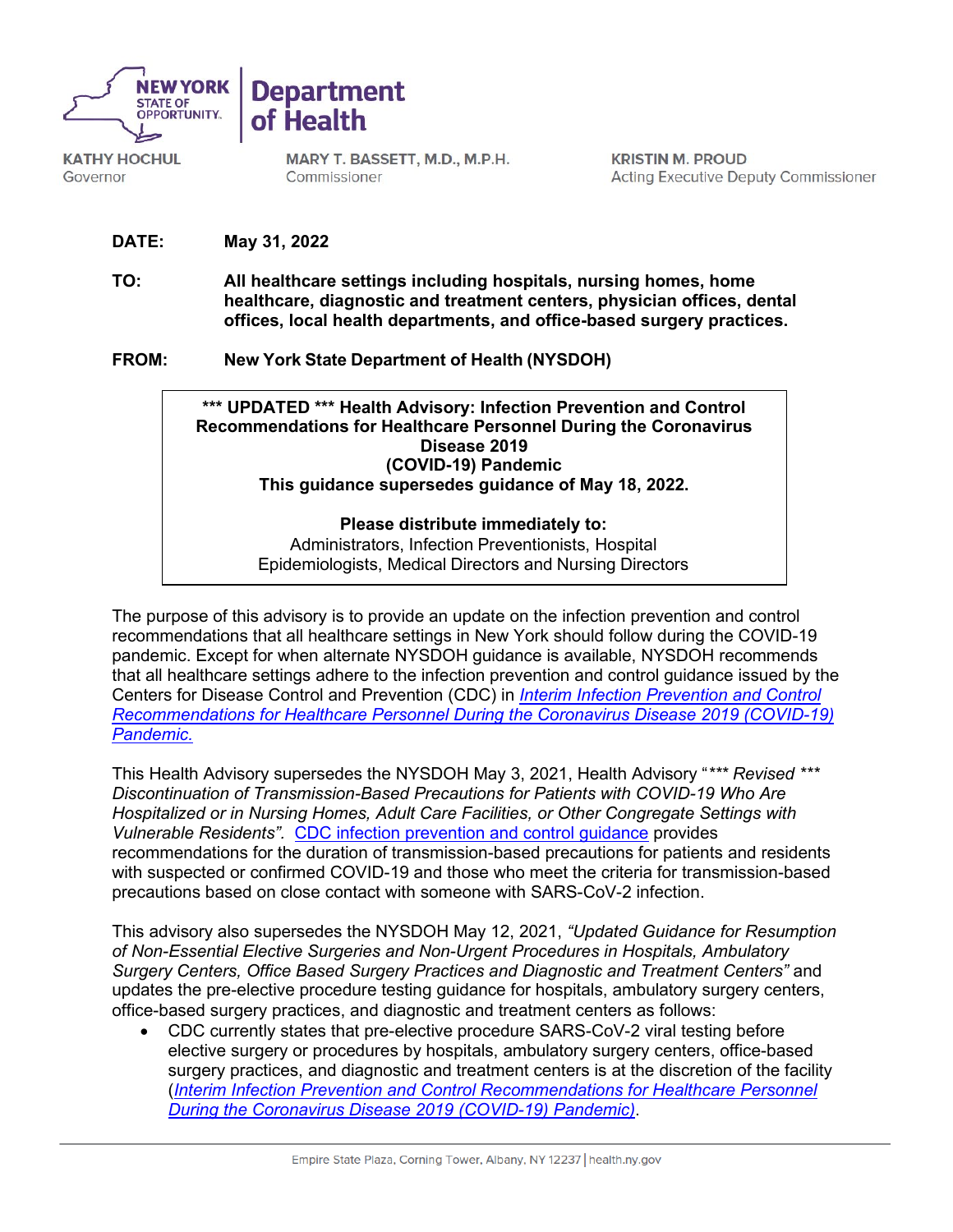- However, the current NYSDOH expectation is that while facilities have discretion in how they implement testing, facilities must have a testing policy in place, and facilities' policies will require testing of all patients when [Community Transmission Rates](https://covid.cdc.gov/covid-data-tracker/#county-view?list_select_state=all_states&list_select_county=all_counties&data-type=Risk) are **moderate, substantial, or high** in the facility's community and its typical service area, except those asymptomatic patients who have recovered from laboratory-confirmed SARS-CoV-2 infection during the previous 90 days. As of this writing, Community Transmission Rates are **high** throughout New York State.
- When Community Transmission Rates in a facility's community and typical service area are categorized as **"low",** facility policies regarding testing are completely discretionary, and testing is not required. Facilities' testing policies may include special consideration for patients traveling long distances for care, such as from high transmission areas.
- Note that Community Transmission Rates are for the use of healthcare facilities and are different from CDC's [COVID-19 Community Levels.](https://covid.cdc.gov/covid-data-tracker/#county-view?list_select_state=all_states&list_select_county=all_counties&data-type=CommunityLevels&null=CommunityLevels)
- Facilities' testing policies should be designed to maximize detection of infected patients using the facilities' best judgment and considering local laboratory capabilities, turnaround time, testing availability at sites with a limited service laboratory permit (e**.**g., rapid antigen or rapid molecular tests), availability of and ability to conduct home tests, and pre-procedure patient preparation.
- Testing can be done using any nucleic acid amplification test (NAAT) or antigen test authorized by the U.S. Food & Drug Administration. Acceptable test sites include the surgical facility, laboratory, local health department, pharmacy, home, local healthcare provider, or other testing site.
- Facilities' testing policies should balance test sensitivity with the ability to logistically accomplish testing in a reasonable manner to provide safety to both patients and staff. For example:
	- $\circ$  If PCR is used, then the timing should consider the turnaround time, weekend/holiday testing availability, etc. If these factors lead to testing several days before the procedure, then a different testing option might be preferable.
	- $\circ$  If antigen testing is used, with a typically shorter turnaround time but lower sensitivity than PCR, especially for asymptomatic individuals and early in the course of infection, then it becomes even more important that testing occur as close in time before the procedure as feasible.
- If the pre-procedure testing protocol includes use of at-home test kits, consideration should be made for the fact that many manufacturers' instructions for asymptomatic individuals involve serial testing (i.e., 2 tests, typically 1-2 days apart). Facility policies should include procedures to ascertain that the patient's at-home test(s) were performed on the correct person, in accordance with the package insert instructions, and within the appropriate timeframe (e.g., a photograph of the completed test(s) and an attestation from the patient).
- If providers choose to test patients who have recovered from SARS-CoV-2 infection in the prior 90 days, an antigen test instead of a NAAT is recommended because some people may remain NAAT positive but not be infectious during this period. There is no need to test patients who are asymptomatic and recently recovered to prove they are now negative.
- Pre-procedure testing is not required before non-scheduled emergent surgeries or procedures, which are not elective. However, in these situations, a thorough screening and history should be obtained when feasible, and appropriate precautions implemented.
- Providers should adhere to other CDC SARS-CoV-2 testing recommendations in th[e](https://www.cdc.gov/coronavirus/2019-ncov/hcp/infection-control-recommendations.html) *[Interim Infection Prevention and Control Recommendations for Healthcare Personnel](https://www.cdc.gov/coronavirus/2019-ncov/hcp/infection-control-recommendations.html)*